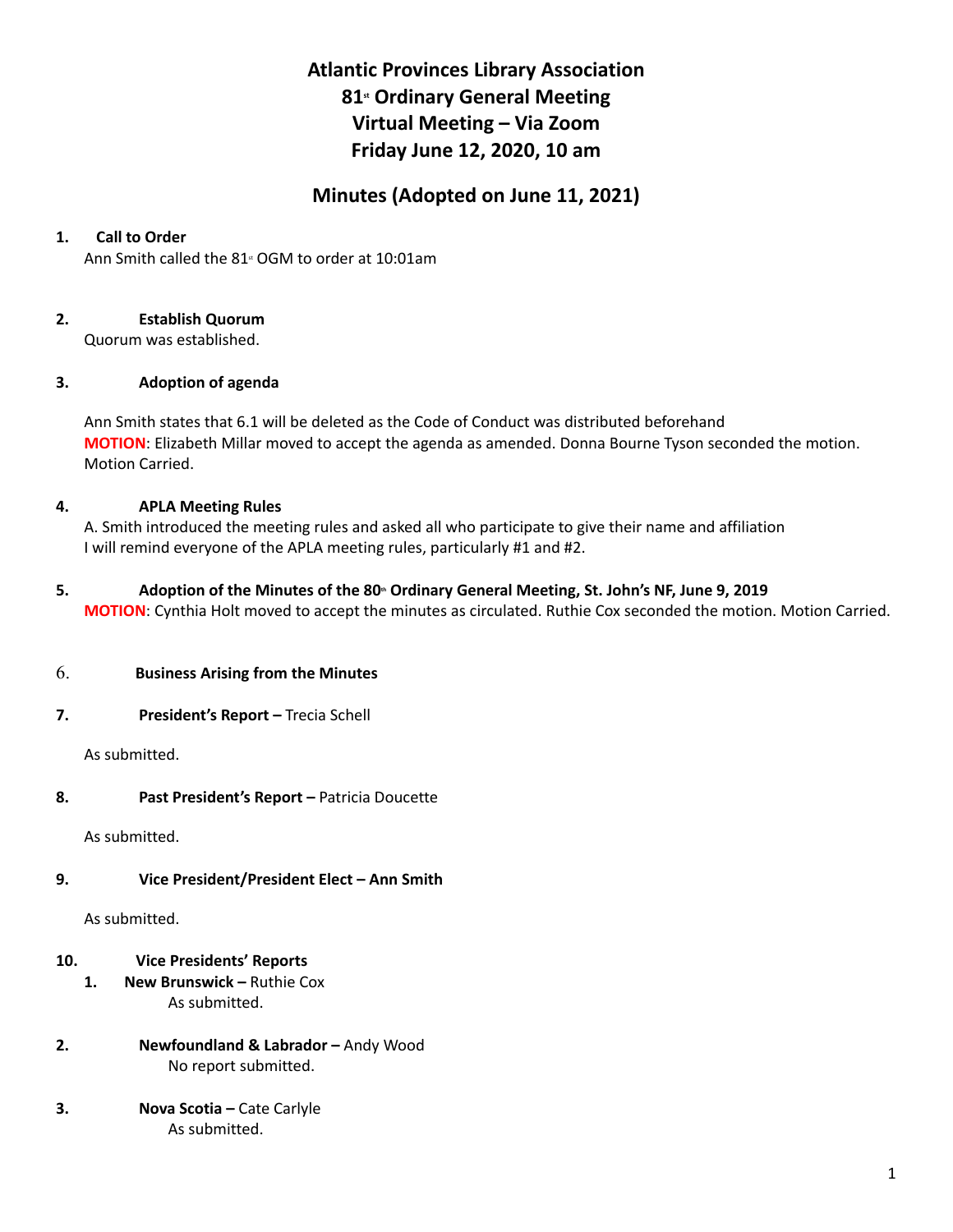**4. Prince Edward Island –** Beth Clinton As submitted.

**5. Membership** – Erin Alcock No report submitted

# **11. Financial Examiner**

### **1. Report 2019/2020 –** Peter Glenister

**MOTION:** Suzanne van den Hoogen moved the acceptance of the Financial Examiner's report. Louise White seconded the motion. Motion carried.

# **2. Appointment of Financial Examiner 2020/21**

**MOTION:** Bill Slauenwhite moved the appointment of Peter Glenister as the APLA Financial Examiner for the 2020-2021 fiscal year. Elizabeth Miller seconded the motion. Motion carried.

# **12. Treasurer –** Terri Winchcombe

### **1. Report 2019/20**

**MOTION:** Maggie Neilson moved to the acceptance of the Treasurer's Report for the 2019-2020 year. Andre Vietinghoff seconded the motion. Motion carried.

# **2. Proposed 2020-2021 Budget**

A. Smith speaks to the current situation COVID-19, decreased revenues and mentions that there are some small changes in the budget. She also disucsses the seed grant as there is no 2020 Conference and has been postponed until 2021.

T. Winchcombe speaks about last year revenues and expenses and moving more money into Memorial Award Fund

Total Proposed Revenue for 2020-21 are: \$18,674 Total Proposed Expenses for 2020-21 are: \$18,674

**MOTION:** Louise White moved the acceptance of the proposed budget for the 2020-21 fiscal year. Britanie Wentzel seconded the motion. Motion carried.

**13. Finance Committee** – Terri Winchcombe, Trecia Schell, Ann Smith As submitted

### **14. Aims & Objectives Committee** – Ann Smith

### As submitted.

1. Continuing Education Interest Group – Cate Carlyle

As submitted

- **2.** Government Information Interest Group David MacDonald As submitted
- **3.** Information Literacy Interest Group Courtney Pyrke No report submitted
- **4.** Library Technicians Interest Group
	- A. Smith looking for interest in a convenor of this group
- **15. Report of the APLA Bulletin Co-Editors –** Marc Harper and Kathryn Rose As submitted.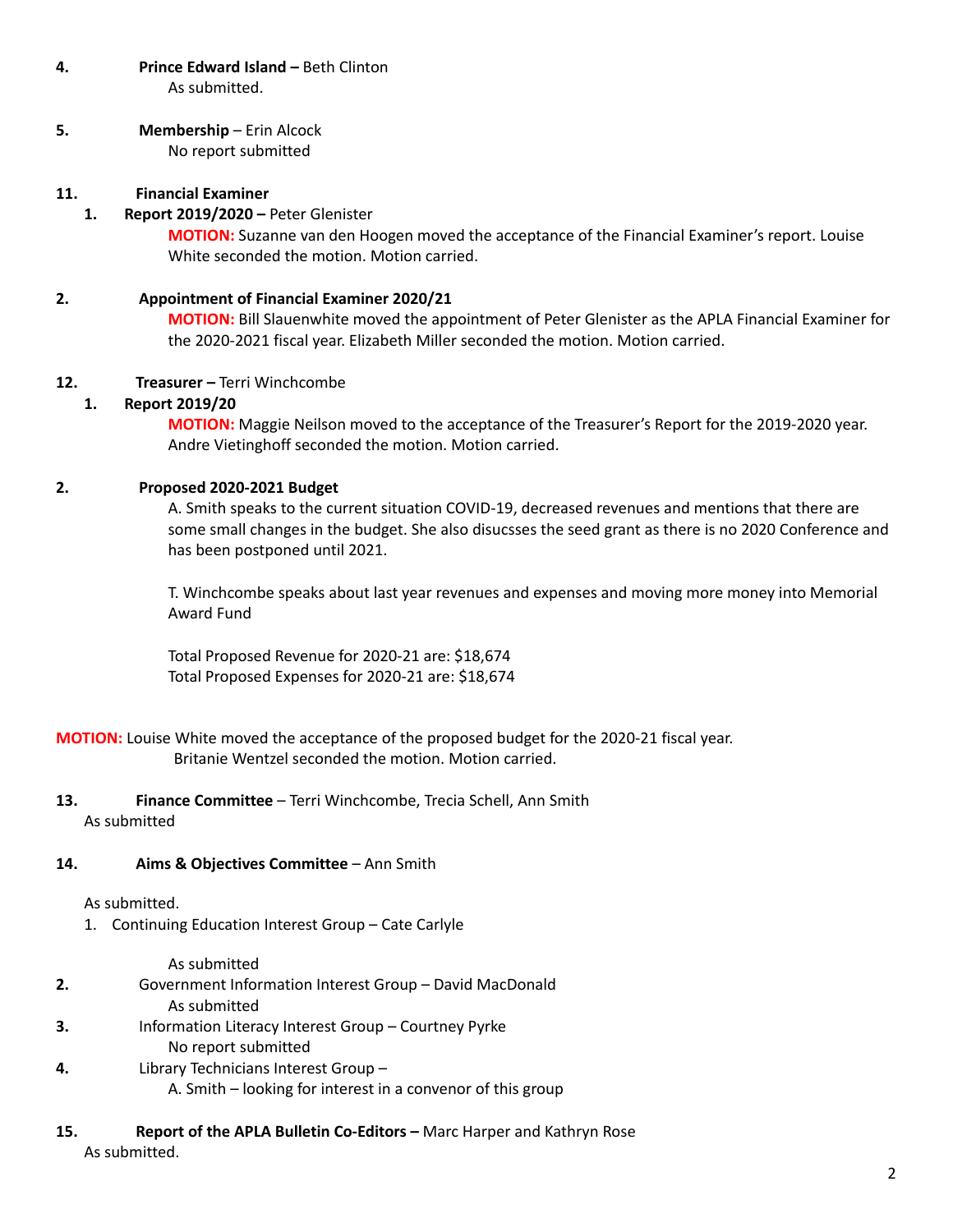- **16. Membership Committee** Erin Alcock No report submitted.
- **17. Carin Alma E. Somers Scholarship Committee** Ann Smith

As submitted.

- **18. Nominations Committee –** Patricia Doucette As submitted.
- **19. Advocacy** Louise White As submitted.
- **20. Communications Committee –** Courtney Pyrke No report submitted.

**Webmaster Report –** Margaret Vail

As submitted – are there any questions for the Webmaster? Thank you, Margaret.

- **21. Continuing Education Committee – Trecia Schell** As submitted.
- 22. **Grow a Library Committee – Patricia Doucette/Trecia Schell**
- **23. Memorial Award Committee** -- Kate Stewart As submitted.
- **24. Games at the Library** Jennifer Devlin

As submitted

- **25. CFLA-FCAB – Ryan Lewis, Atlantic Regional Representative**
	- **1. Indigenous Matters, Copyright, Cataloguing and Metadata, Advocacy** As submitted.
- **26. Dalhousie University, School of Information Management Update –** Sandra Toze As submitted.
- **27. Nova Scotia Community College Library Technician Program Update –** Kristina Parlee As submitted.
- **28. Revisions to Standing Orders –** Ann Smith
	- **1.** *Standing Order 2.02 – Membership fees*, propose to delete the following membership category (due to the inactivity of the other association for 3+ years) … **"o) Joint APLA/APLNB : \$70"** .

**MOTION:** Cynthia Holt moved the acceptance of the deleted inactive membership category: Joint APLA/APLNB. Ruthie Cox seconded this motion. Motion carried.

**2.** *Standing Order 2.02 – Membership fees,* propose to delete the following membership category (due to the inactivity of the other association for 3+ years) … "**p) Joint APLA/NSALT : \$35"** .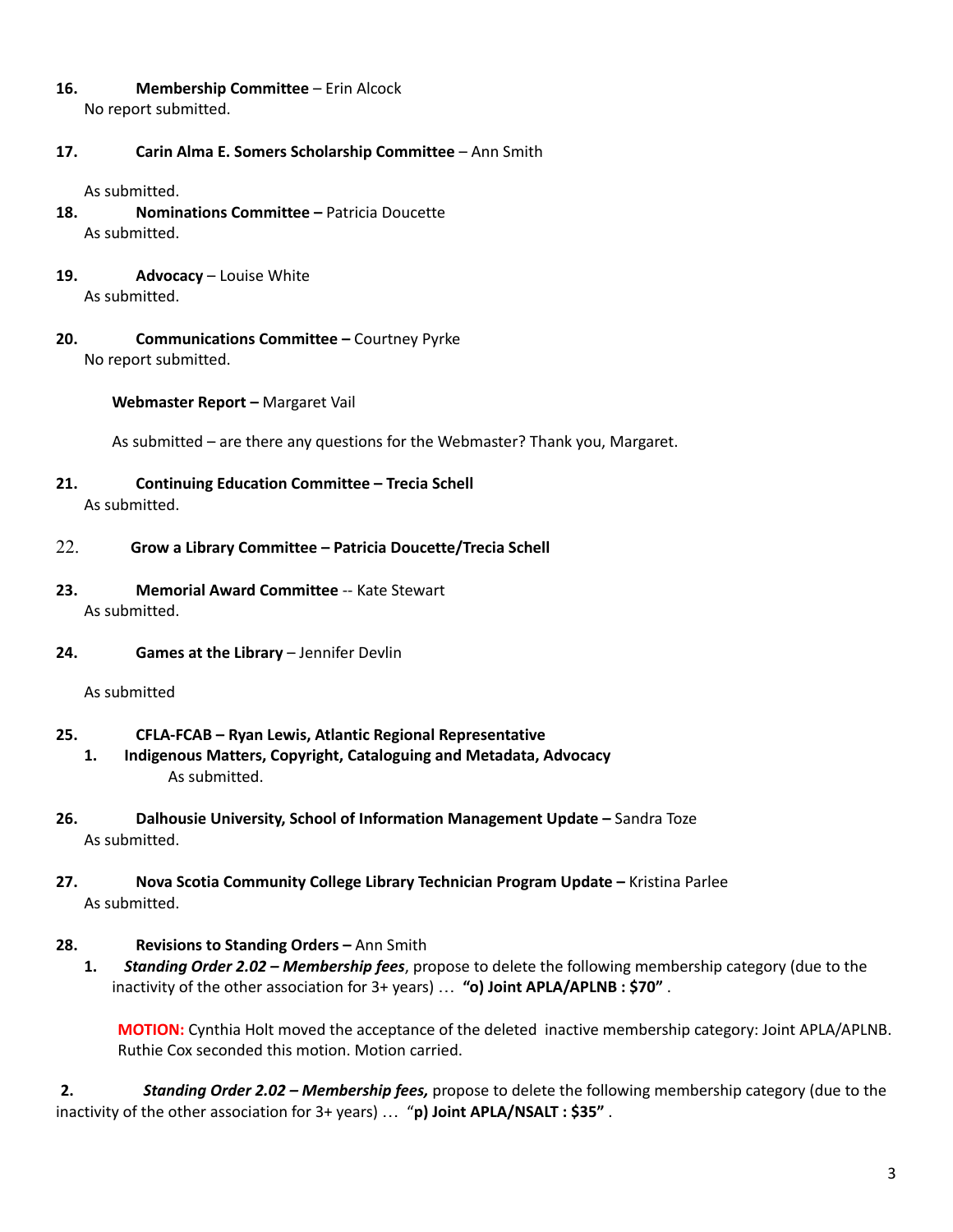**MOTION:** Cynthia Holt moved the acceptance of the deleted inactive membership category: Joint APLA/NSALT. Martin Chandler seconded this motion. Motion carried.

# 3. Standing Order 6.03 – Communications & PR … updates"

Suzanne van den Hoogen moves. Seconder Terri Winchcombe

Motion passes.

# **29. Annual Conferences – Reports**

- **1. 2019 St. John's, NL** Kate Shore **no report submitted**
- **2. 2020 Nova Scotia, has been postponed to 2021 (2nd week of June 2021)** Maggie Neilson
	- Maggie speaks to the choice to postpone to next year. Thanks everyone for support and understanding
	- Everything able to move over, bookings, speakers, etc
	- $\cdot$  Create a unique timeline, cannot follow the guide, ahead of the game in many respects
	- · Discuss possibility for an online or hybrid model next year in case
	- Financially still in good shape, able to recoup/prevent losses incur funds in time
	- · Thanks to conference committee and response to having to cancel
	- · Thanks to Ann Smith, Jennifer Richards, Angela Reynolds, Jason Levee, Britanie W.
	- · Louise White behalf of members of APLA thanks to the committee for all the hard work and how well it has been handled.

# **30. Awards –** Patricia Doucette/Ann Smith/Trecia Schell

# **1. APLA Merit Award Winner**

Louise White

- · Patricia reads out some notes and accolades provided on the nomination for Louise White
- Louise White responds with thanks and gratitude, speaks to being an active APLA member and the community you inherit

### **2. APLA First Timer's Grant Recipient**

Not awarded this year.

**3. Carin Alma E. Somers Scholarship**

Lisa Long ( $2^{\omega}$  year Dal SIM), Emily McClean ( $1^{\omega}$  year, Dal SIM)

**4. APLA Memorial Award –** to Lindsey McCallum

Lindsey MacCallum's project explores the history of post-secondary Home Economics education in the Maritimes. Through original archival research, the collection of oral histories, and the creation of a public-facing digital collection, the project will highlight the largely unexplored history and impact of these programs. The project began in 2017 and the final steps involve the creation of a freely available digital collection. Lindsey requires funding for a student research assistant to help with digitizing material, creating metadata, and populating the digital collection.

The committee agrees that Lindsey's project is worthy of the award and we recommend she receives it. Once this project is digitized, it will no doubt be of interest to a whole range of people - librarians, historians, archivists, and the general public. The committee suggests that if Lindsey is agreeable, they would enjoy an APLA conference presentation on her project.

Lindsay gives thanks and speaks to the project she is currently working on

### **5. APLA Advocacy Award**

No award/report yet. Future bulletin